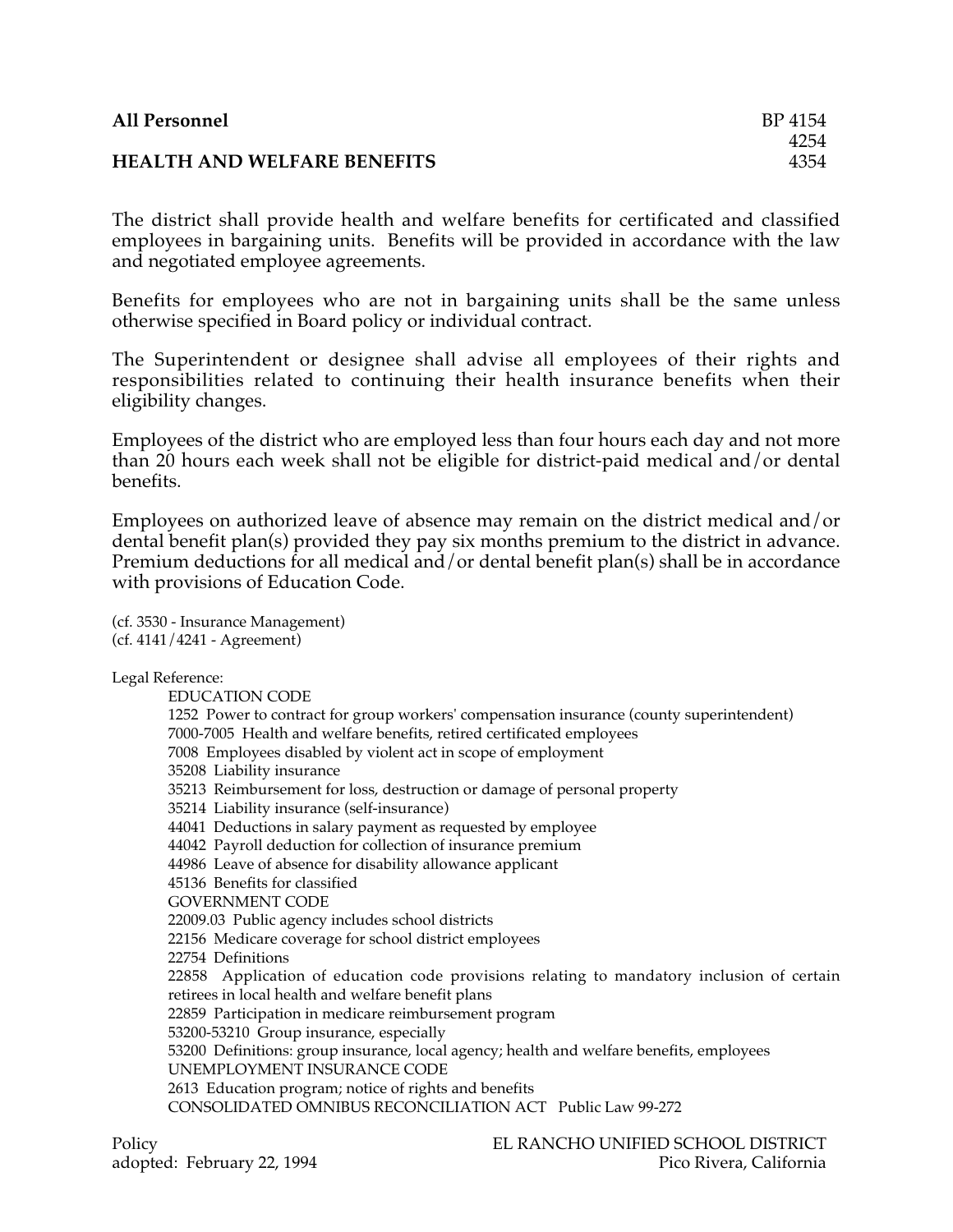## **NOTICE OF RIGHT TO CONTINUE COVERAGE UNDER COBRA**

## **\*Very Important Notice\***

On April 7, 1986, a Federal law was enacted (Public Law 99-272, title X) requiring that most employers sponsoring group health plans offer employees and their families the opportunity for a temporary extension of health coverage (called "continuation coverage") at group rates in certain instances where coverage under the Plan would otherwise end. This notice is intended to inform you, in a summary fashion, of your rights and obligations under the continuation coverage provisions of the law. (Both you and your spouse should take the time to read this notice carefully.)

If you are an employee of (Name of Employer) covered by (Name of Group Health Plan) you have a right to choose this continuation coverage if you lose your group health coverage because of a reduction in your hours of employment or the termination of your employment (for reasons other than gross misconduct on your part).

If you are the spouse of an employee covered by (Name of Group Health Plan), you have the right to choose continuation coverage for yourself if you lose group health coverage under (Name of Group Health Plan) for any of the following four reasons:

- 1. the death of your spouse;
- 2. a termination of your spouse's employment (for reasons other than gross misconduct) or reduction in your spouse's hours of employment;
- 3. divorce or legal separation from your spouse; or
- 4. your spouse becomes entitled (that is, covered) under Medicare.

In the case of a dependent child of an employee covered by (Name of Group Health Plan), he or she has the right to continuation coverage if group health coverage under (Name of Group Health Plan) is lost for any of the following five reasons:

- 1. the death of a parent;
- 2. the termination of your parent's employment (for reasons other than gross misconduct) or reduction in a parent's hours of employment with (Name of Employer);
- 3. parents' divorce or legal separation;
- 4. a parent becomes entitled (that is, covered) under Medicare; or
- 5. the dependent ceases to be a "dependent child" under (Name of Group Health Plan).

Under the law, the employee or a family member has the responsibility to inform (Name of Plan Administrator) of a divorce, legal separation, of the Social Security determination that a qualified beneficiary was disabled at the time of the employee's termination or reduction in hours, or a child losing dependent status under (Name of Group Health Plan) within 60 days of the qualifying event or Social Security determination of disability. (Name of Employer) has the responsibility to notify the Plan Administrator of the employee's death, termination of employment or reduction in hours, or Medicare entitlement.